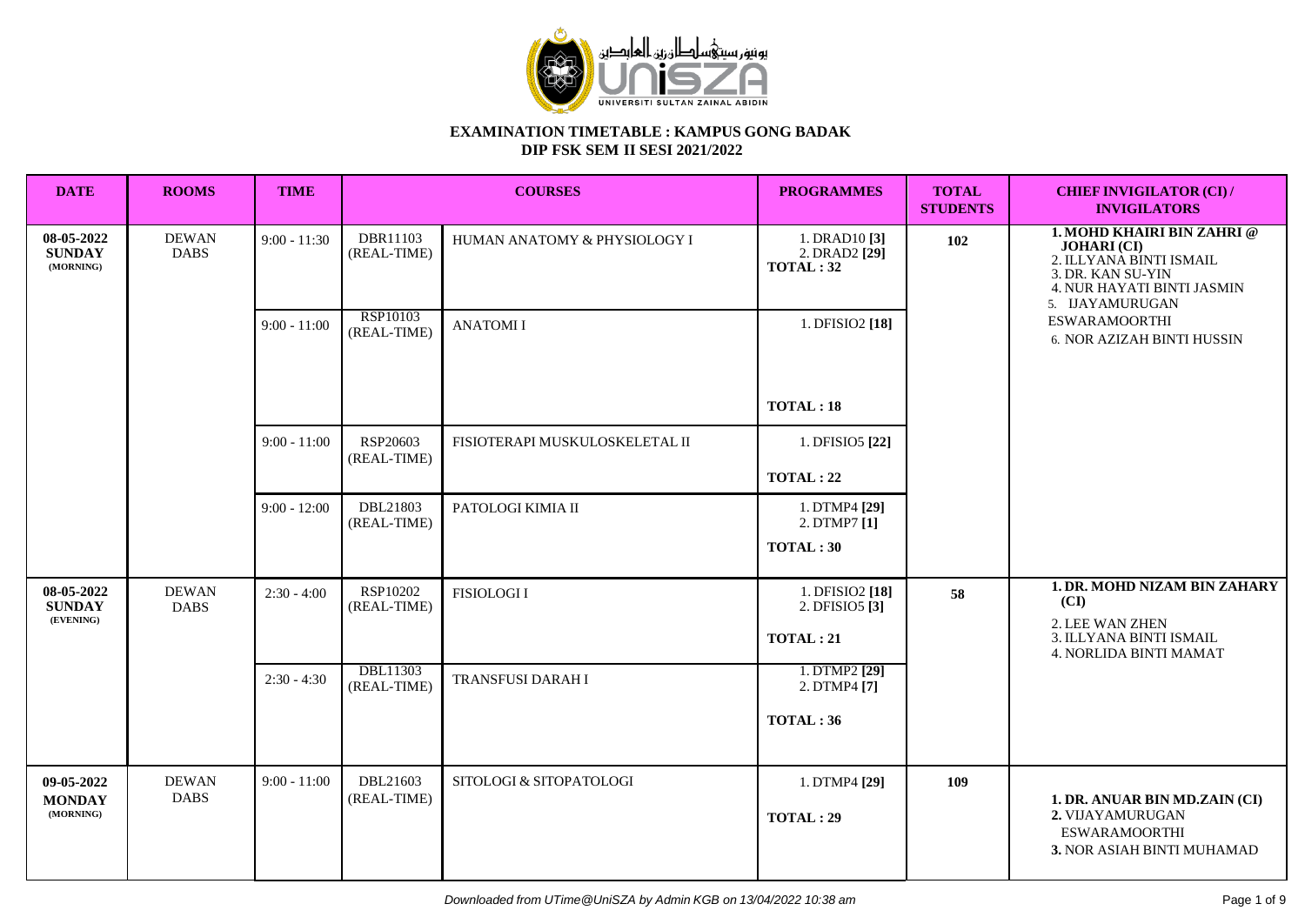

| <b>DATE</b>                               | <b>ROOMS</b>                | <b>TIME</b>                      |                                                    | <b>COURSES</b>                                                             |                                                                                                    | <b>TOTAL</b><br><b>STUDENTS</b> | <b>CHIEF INVIGILATOR (CI) /</b><br><b>INVIGILATORS</b>                                                                                                                                                                                                                       |
|-------------------------------------------|-----------------------------|----------------------------------|----------------------------------------------------|----------------------------------------------------------------------------|----------------------------------------------------------------------------------------------------|---------------------------------|------------------------------------------------------------------------------------------------------------------------------------------------------------------------------------------------------------------------------------------------------------------------------|
|                                           |                             | $9:00 - 11:00$                   | DBR11602<br>(REAL-TIME)                            | PATIENT CARE IN RADIOGRAPHY II                                             | 1. DRAD2 [29]<br>TOTAL:29                                                                          |                                 | <b>NOR</b><br>5. DR. WAN ROHANI BINTI WAN<br><b>TAIB</b><br>6. FATIHAH SYAFINAZ BINTI                                                                                                                                                                                        |
|                                           |                             | $9:00 - 11:00$                   | DBL10903<br>(REAL-TIME)                            | <b>ANATOMI MANUSIA</b>                                                     | 1. DTMP2 [29]<br>TOTAL:29                                                                          |                                 | <b>KAMARUL ZAMAN</b><br>7. NUR HAYATI BINTI JASMIN                                                                                                                                                                                                                           |
|                                           |                             | $9:00 - 11:00$                   | RSP21403<br>(REAL-TIME)                            | CARDIORESPIRATORY PHYSIOTHERAPY II                                         | 1. DFISIO5 [22]<br>TOTAL:22                                                                        |                                 |                                                                                                                                                                                                                                                                              |
| 09-05-2022<br><b>MONDAY</b><br>(EVENING)  | <b>DEWAN</b><br><b>DABS</b> | $2:30 - 4:00$                    | RSP21502<br>(REAL-TIME)                            | AMALAN BERASASKAN BUKTI                                                    | 1. DFISIO5 [22]<br>TOTAL:22                                                                        | 40                              | <b>1. DR. NARESH BHASKAR RAJ</b><br>(CI)<br>2. LEE WAN ZHEN                                                                                                                                                                                                                  |
|                                           |                             | $2:30 - 4:00$                    | RSP11002<br>(REAL-TIME)                            | ELEKTROTERAPI I                                                            | 1. DFISIO2 [18]<br>TOTAL:18                                                                        |                                 |                                                                                                                                                                                                                                                                              |
| 10-05-2022<br><b>TUESDAY</b><br>(MORNING) | <b>DEWAN</b><br><b>DABS</b> | $9:00 - 11:00$<br>$9:00 - 11:00$ | DBR11002<br>(REAL-TIME)<br>DBL21203<br>(REAL-TIME) | <b>GENERAL RADIOGRAPHIC</b><br><b>INSTRUMENTATION</b><br>MIKROBIOLOGI ASAS | 1. DRAD10 [2]<br>2. DRAD2 $[29]$<br>TOTAL: 31<br>1. DTMP2 [29]<br>2. DTMP4 [2]<br><b>TOTAL: 31</b> | 102                             | <b>1. MARHASIYAH BINTI RAHIM</b><br>(CI)<br>2. MOHD KHAIRUDDIN BIN MOHD<br><b>SAFEE</b><br>3. NUR HAMIZAH BINTI MOHD<br><b>ZAINUDIN</b><br>4. DR. JULIANA BINTI MOHD<br><b>RADZI</b><br>5. DR. CHEW CHING HOONG<br>6. DR. NORZAWANI BINTI JAFFAR<br>7. NOOR ZARINA BINTI ABD |
|                                           |                             | $9:00 - 10:30$                   | RSP10502<br>(REAL-TIME)                            | PERKEMBANGAN PROFESSIONAL<br><b>FISIOTERAPI</b>                            | 1. DFISIO2 [18]<br>TOTAL:18                                                                        |                                 |                                                                                                                                                                                                                                                                              |
|                                           |                             | $9:00 - 11:00$                   | RSP21603<br>(REAL-TIME)                            | FISIOTERAPI NEUROLOGI II                                                   | 1. DFISIO5<br>$[22]$<br>TOTAL:22                                                                   |                                 | <b>WAHAB</b>                                                                                                                                                                                                                                                                 |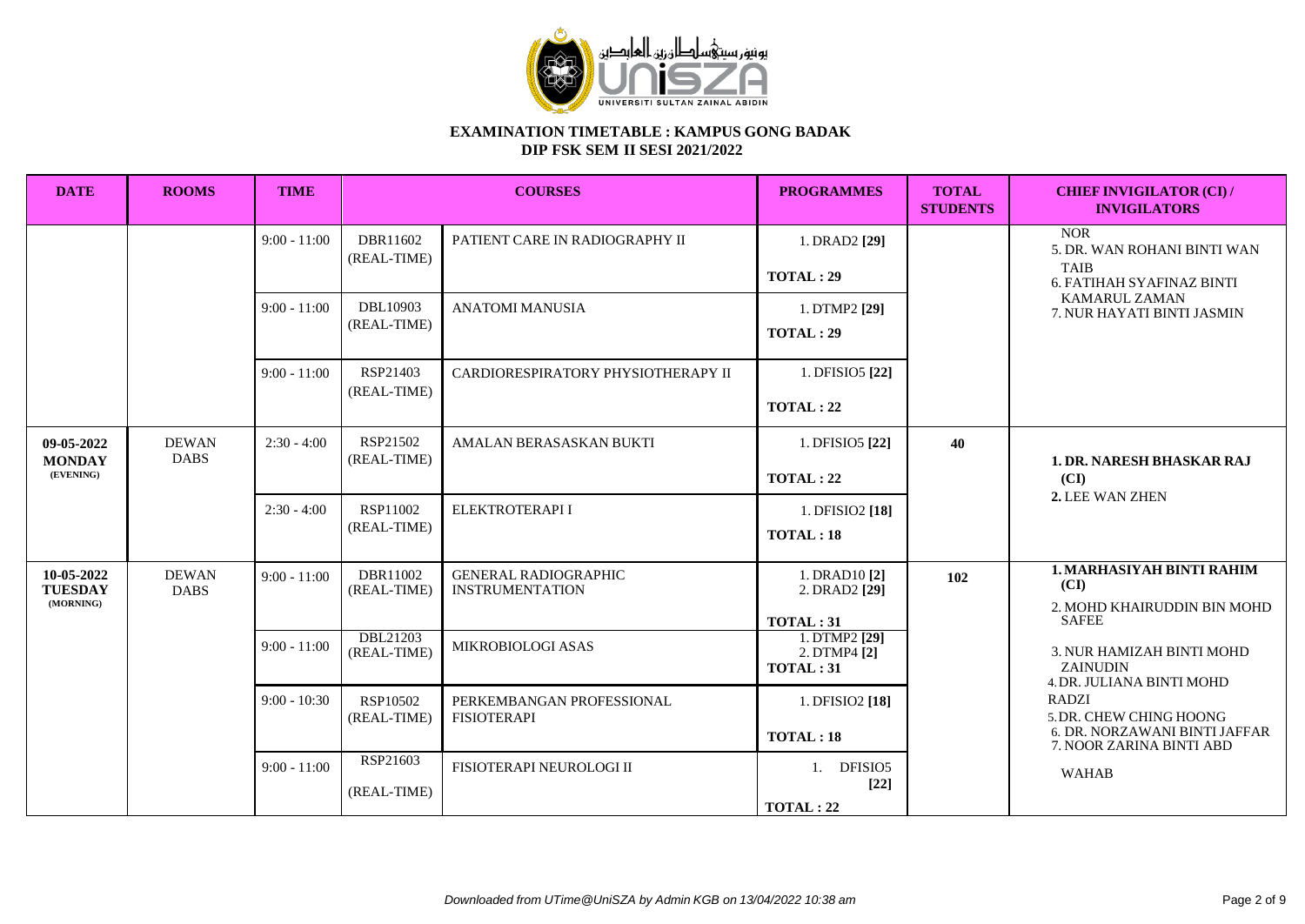

| <b>DATE</b>                                 | <b>ROOMS</b>                                                                           | <b>TIME</b>    |                    | <b>COURSES</b>                                          | <b>PROGRAMMES</b>                   | <b>TOTAL</b><br><b>STUDENTS</b> | <b>CHIEF INVIGILATOR (CI) /</b><br><b>INVIGILATORS</b>                                                                                                                                                                                    |
|---------------------------------------------|----------------------------------------------------------------------------------------|----------------|--------------------|---------------------------------------------------------|-------------------------------------|---------------------------------|-------------------------------------------------------------------------------------------------------------------------------------------------------------------------------------------------------------------------------------------|
| 12-05-2022<br><b>THURSDAY</b><br>(MORNING)  | <b>MAKMAL</b><br>TERAPEUTIK,<br><b>KAMPUS GONG</b><br><b>BADAK</b>                     | $9.00 - 12.00$ | RSP20603<br>(OSPE) | MUSCULOSKELETAL<br>PHYSIOTHERAPY II<br>(OSPE)           | 1. DFISIO5 [22]<br><b>TOTAL: 22</b> |                                 | 1. NOR AZIZAH BINTI HUSSIN<br>(CI)<br>DR. NARESH BHASKAR RAJ<br>2.<br>LEE WAN ZHEN<br>HANISAH BINTI AZAHARI<br>MARHASIYAH BINTI RAHIM<br>VIJAYAMURUGAN<br>6.<br><b>ESWARAMOORTHI</b><br>7. NATALIA ASIAH MOHD ZAMERI<br>8. HAZLIZA RAZALI |
|                                             | <b>MAKMAL</b><br>PENGAJARAN<br>MIKROSKOP &<br>HISTOLOGI,<br><b>KAMPUS</b><br>PERUBATAN | $9.30 - 10.30$ | DBL20703<br>(OSPE) | HEMATOLOGI II (OSPE)                                    | 1. DTMP4 [29]<br>TOTAL:29           |                                 | 1. DR. HAMID AL-JAMAL (CI)<br>2. DR. IMILIA ISMAIL<br>UMMI AKRIMMAH<br>3.<br>4. MOHAMAD RASUL ROSLAN<br>5. HAFIZI                                                                                                                         |
| 12-05-2022<br><b>THURSDAY</b><br>(EVERNING) | MAKMAL PENGAJARAN<br><b>MIKROSKOP &amp;</b><br>HISTOLOGI, KAMPUS<br><b>PERUBATAN</b>   | $2.30 - 3.30$  | DBL21603<br>(OSPE) | SITOLOGI & SITOPATOLOGI (OSPE)                          | 1. DTMP4 [29]<br>TOTAL: 29          |                                 | 1. DR. WAN ROHANI WAN TAIB (CI)<br>2. NOR ASIAH MUHAMMAD NOR<br>MOHAMAD RASUL ROSLAN<br>3.<br>AZLIYADI MOHAMMAD<br>4.<br>@LENGAH                                                                                                          |
|                                             | MAKMAL TERAPEUTIK.<br>KAMPUS GONG BADAK                                                | $2.30 - 5.00$  | RSP21803<br>(OSPE) | SPECIAL AREA IN PHYSIOTHERAPY 1. DFISIO5 [22]<br>(OSPE) | TOTAL: 22                           |                                 | 1 HANISAH AZAHARI (CI)<br>2 DR. NARESH BHASKAR RAJ<br>3 NVIJAYAMURUGAN<br><b>ESWARAMOORTHI</b><br><b>4 LEE WAN ZHEN</b><br>5 MARHASIYAH BINTI RAHIM<br>6 NORZULAIKA ALIAS<br>7 MOHAMMAD<br>NORSHAHRUDINAZRI<br>8. HAZLIZA RAZALI          |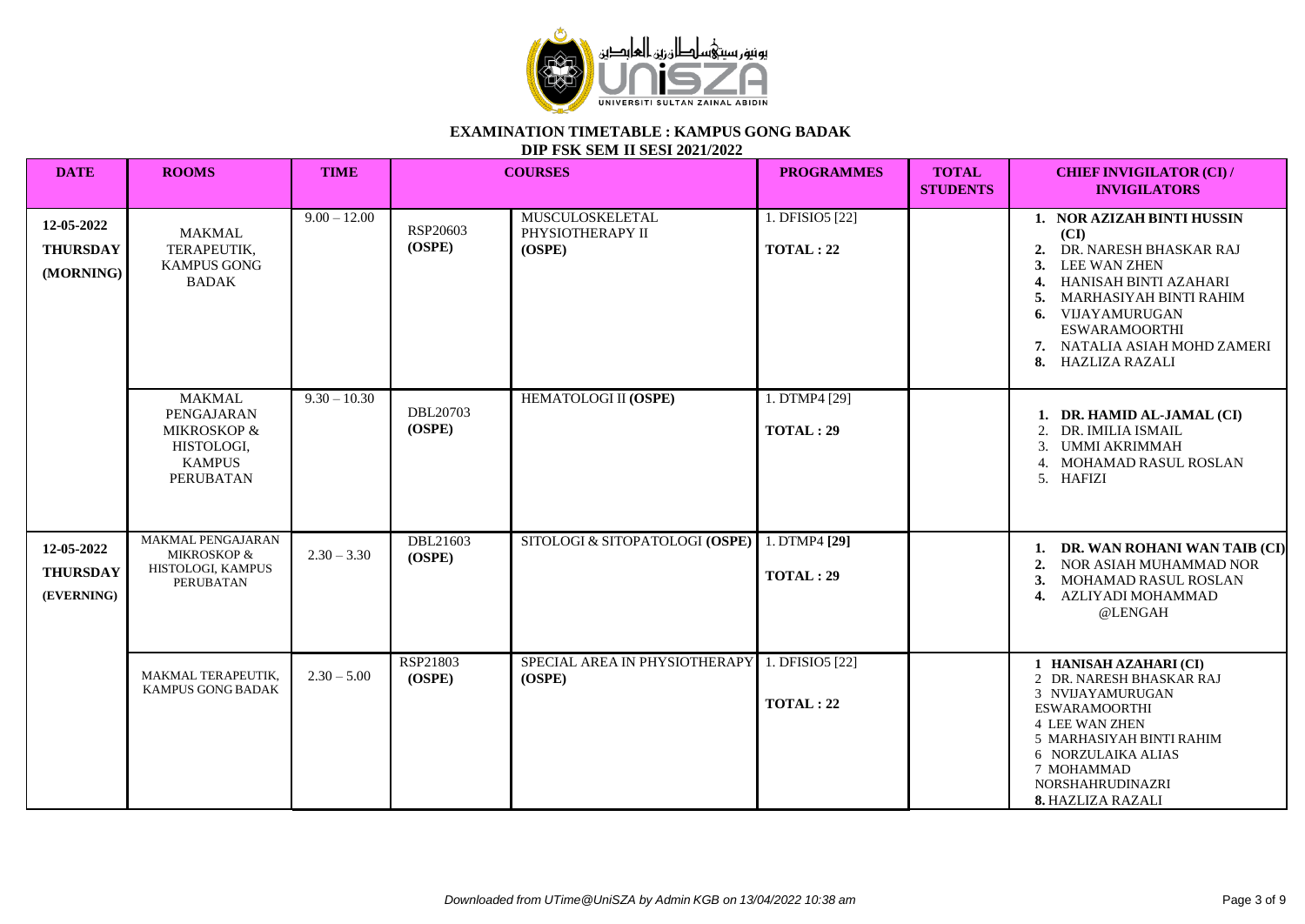

| <b>DATE</b>                              | <b>ROOMS</b>                                                                                       | <b>TIME</b>            |                         | <b>COURSES</b>                                                                      | <b>PROGRAMMES</b>                   | <b>TOTAL</b><br><b>STUDENTS</b> | <b>CHIEF INVIGILATOR (CI) /</b><br><b>INVIGILATORS</b>                                                                                                                                                                                          |
|------------------------------------------|----------------------------------------------------------------------------------------------------|------------------------|-------------------------|-------------------------------------------------------------------------------------|-------------------------------------|---------------------------------|-------------------------------------------------------------------------------------------------------------------------------------------------------------------------------------------------------------------------------------------------|
| 16-05-2022<br><b>MONDAY</b><br>(MORNING) | <b>DEWAN</b><br><b>DABS</b>                                                                        | $9:00 - 11:00$         | DBL10502<br>(REAL-TIME) | SEL BIOLOGI DAN GENETIK                                                             | 1. DTMP2 [29]<br><b>TOTAL: 29</b>   | 58                              | <b>1. DR. FAIRUZ BINTI MOHD</b><br><b>NASIR (CI)</b><br>2. MOHD KHAIRI BIN ZAHRI @<br><b>JOHARI</b>                                                                                                                                             |
|                                          | $9:00 - 11:30$<br>DBR10303<br>APPLIED PHYSICS<br>(REAL-TIME)<br><b>TOTAL: 29</b>                   | 1. DRAD2 [29]          |                         | 3. DR. MOHD NIZAM BIN ZAHARY<br><b>4. DR. NURUL SYAZWINA</b><br><b>BINTIMOHAMED</b> |                                     |                                 |                                                                                                                                                                                                                                                 |
|                                          | MAKMAL TERAPEUTIK,<br>KAMPUS GONG BADAK                                                            | $9-00-12.00$           | RSP21403<br>(OSPE)      | <b>CARDIORESPIRATORY</b><br>PHYSIOTHERAPY II (OSPE)                                 | 1. DFISIO5 [22]<br><b>TOTAL: 22</b> |                                 | <b>1. NVIJAYAMURUGAN</b><br><b>ESWARAMOORTHI(CI)</b><br>2. DR. NARESH BHASKAR RAJ<br>3. LEE WAN ZHEN<br>4. HANISAH AZAHARI<br>5. MARHASIYAH BINTI RAHIM<br><b>6. NOR AZIZAH BINTI HUSSIN</b><br>7. NOR AMIRAH MOHD GHAZALI<br>8. MAZNI BT KAMAL |
|                                          | BILIK RADIOGRAFI 1,<br><b>MAKMAL X-RAY &amp;</b><br><b>BILIK RADIOGRAFI 2,</b><br>KAMPUS PERUBATAN | $9.00 AM -$<br>4.45 PM | DBR31008<br>(OSPE)      | <b>CLINICAL PRACTICE V) - OSPE</b>                                                  | 1. DRAD7 [20]<br><b>TOTAL: 20</b>   |                                 | 1. ZALILAH @ SHUHADA JAN<br><b>MOHAMED</b><br>2. ADIBAH HANIM AHMAD<br>3. ABDULLAH ZAWAWI FIKRI<br><b>ROZLAN</b><br>4. ROZMAN NIZAM ROSMI<br><b>5. AZURA ARIPIN</b><br><b>6. FARIDATUL AYUNI CHE MAT</b><br>7. MUHD AIMAN SHUKOR                |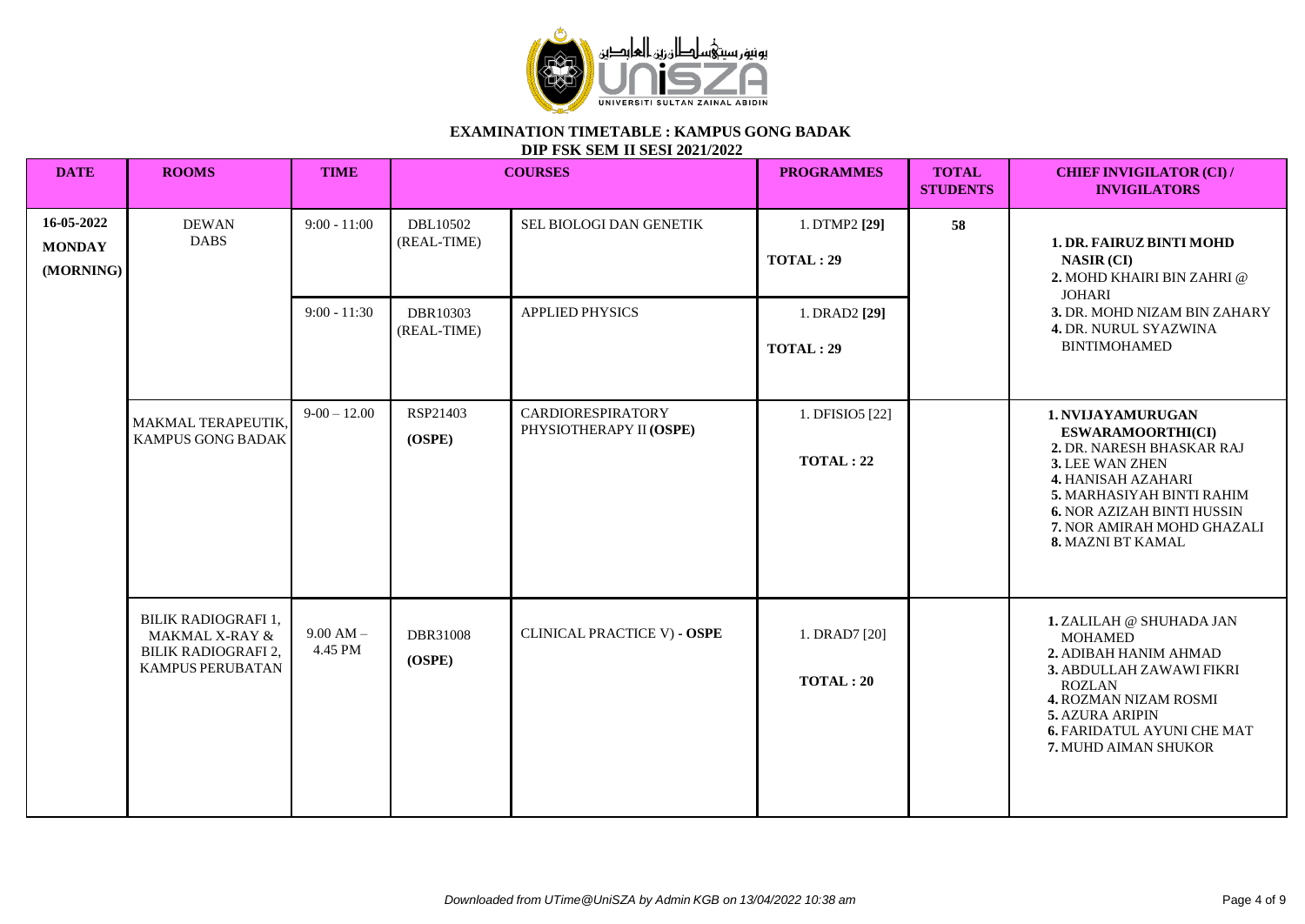

| <b>DATE</b>                              | <b>ROOMS</b>                                                   | <b>TIME</b>   |                         | <b>PROGRAMMES</b><br><b>COURSES</b> |                                   | <b>TOTAL</b><br><b>STUDENTS</b> | <b>CHIEF INVIGILATOR (CI) /</b><br><b>INVIGILATORS</b>                                                                                                                                                                     |
|------------------------------------------|----------------------------------------------------------------|---------------|-------------------------|-------------------------------------|-----------------------------------|---------------------------------|----------------------------------------------------------------------------------------------------------------------------------------------------------------------------------------------------------------------------|
| 16-05-2022<br><b>MONDAY</b><br>(EVENING) | <b>DEWAN DABS</b>                                              | $2:30 - 4:30$ | DBL20703<br>(REAL-TIME) | <b>HEMATOLOGI II</b>                | 1. DTMP4 [29]<br><b>TOTAL: 29</b> | 31                              | 1. DR. IMILIA BINTI ISMAIL (CI)<br>2. DR. HAMID ALI NAGI AL-JAMAL                                                                                                                                                          |
|                                          | MAKMAL<br>ELEKTROTERAPI,<br><b>KAMPUS GONG</b><br><b>BADAK</b> | $2.30 - 5.00$ | RSP11002<br>(OSPE)      | ELECTROTHERAPY I (OSPE)             | 1. DFISIO2 [18]<br>TOTAL:18       | 18                              | 1. LEE WAN ZHEN(CI)<br>2. DR. NARESH BHASKAR RAJ<br>3. NVIJAYAMURUGAN<br><b>ESWARAMOORTHI</b><br>4. MARHASIYAH BINTI RAHIM<br><b>5. NOR AZIZAH BINTI HUSSIN</b><br><b>6. ADIBAH ALI</b><br>7. MAZNI KAMAL<br>8. AIMI RAZAK |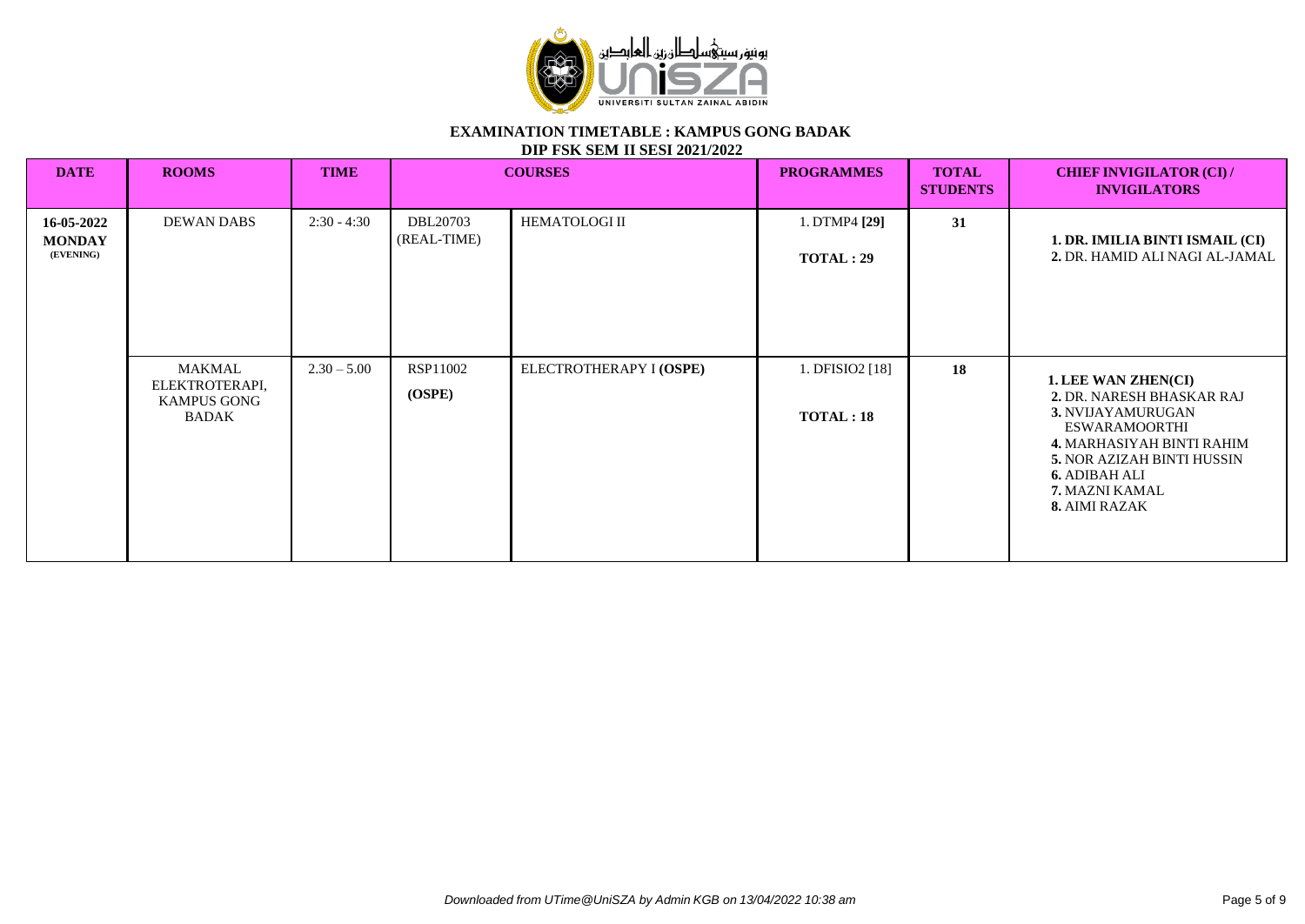

| <b>DATE</b>                               | <b>ROOMS</b>                                                                         | <b>TIME</b>    |                    | <b>COURSES</b>                       | <b>PROGRAMMES</b>                         | <b>TOTAL</b><br><b>STUDENTS</b> | <b>CHIEF INVIGILATOR (CI) /</b><br><b>INVIGILATORS</b>                                                                                                                                                                                                                              |
|-------------------------------------------|--------------------------------------------------------------------------------------|----------------|--------------------|--------------------------------------|-------------------------------------------|---------------------------------|-------------------------------------------------------------------------------------------------------------------------------------------------------------------------------------------------------------------------------------------------------------------------------------|
| 17-05-2022<br><b>TUESDAY</b><br>(MORNING) | MAKMAL TERAPEUTIK,<br>KAMPUS GONG BADAK                                              | $9.00 - 12.00$ | RSP21603<br>(OSPE) | NEUROLOGY PHYSIOTHERAPY II<br>(OSPE) | 1. DFISIO5 [22]<br><b>TOTAL: 22</b>       |                                 | <b>1. MARHASIYAH BINTI</b><br><b>RAHIM(CI)</b><br>2. DR. NARESH BHASKAR RAJ<br>3. NVIJAYAMURUGAN<br><b>ESWARAMOORTHI</b><br>4. LEE WAN ZHEN<br>5. HANISAH AZAHARI<br><b>6. NOR AZIZAH BINTI HUSSIN</b><br>7. ADIBAH ALI<br>8. MOHAMMAD NORSHAHRUDIN<br><b>AZRI</b><br>9. AIMI RAZAK |
|                                           | MAKMAL PENGAJARAN<br>$1 & 2$ ,<br>KAMPUS PERUBATAN                                   | $9.30 - 11.30$ | DBL11303<br>(OSPE) | TRANSFUSI DARAH I (OSPE)             | 1. DTMP2 [29]<br>2. DTMP4 [7]<br>TOTAL:36 |                                 | 1. DR. MOHD NIZAM ZAHARY (CI)<br>2. NORLIDA MAMAT<br>3. ILLYANA ISMAIL<br>4. NOOR FADZILAH TUAN RAZAK<br>5. SYAZWAN                                                                                                                                                                 |
| 17-05-2022<br><b>TUESDAY</b><br>(EVENING) | MAKMAL PENGAJARAN<br><b>MIKROSKOP &amp;</b><br>HISTOLOGI, KAMPUS<br><b>PERUBATAN</b> | $2.30 - 3.30$  | DBL10903<br>(OSPE) | <b>ANATOMI MANUSIA (OSPE)</b>        | 1. DTMP2 [29]<br><b>TOTAL: 29</b>         |                                 | 1. DR. ANUAR MD. ZAIN (CI)<br>2. MOHAMMAD RASUL ROSLAN<br>3. SYAZWAM                                                                                                                                                                                                                |
|                                           | <b>MAKMAL</b><br>TERAPEUTIK,<br><b>KAMPUS GONG</b><br><b>BADAK</b>                   | $2.30 - 5.00$  | RSP10303<br>(OSPE) | <b>EXERCISE THERAPY I (OSPE)</b>     | 1. DFISIO2 [18]<br>TOTAL:18               |                                 | 1. HANISAH AZAHARI (CI)<br>2. DR. NARESH BHASKAR RAJ<br>3. NVIJAYAMURUGAN<br><b>ESWARAMOORTHI</b><br>4. LEE WAN ZHEN<br>5. MARHASIYAH BINTI RAHIM<br><b>6. NOR AZIZAH BINTI HUSSIN</b><br>7. ADIBAH ALI<br>8. MOHAMMAD NORSHAHRUDIN<br><b>AZRI</b><br>9. HAZLIZA RAZALI             |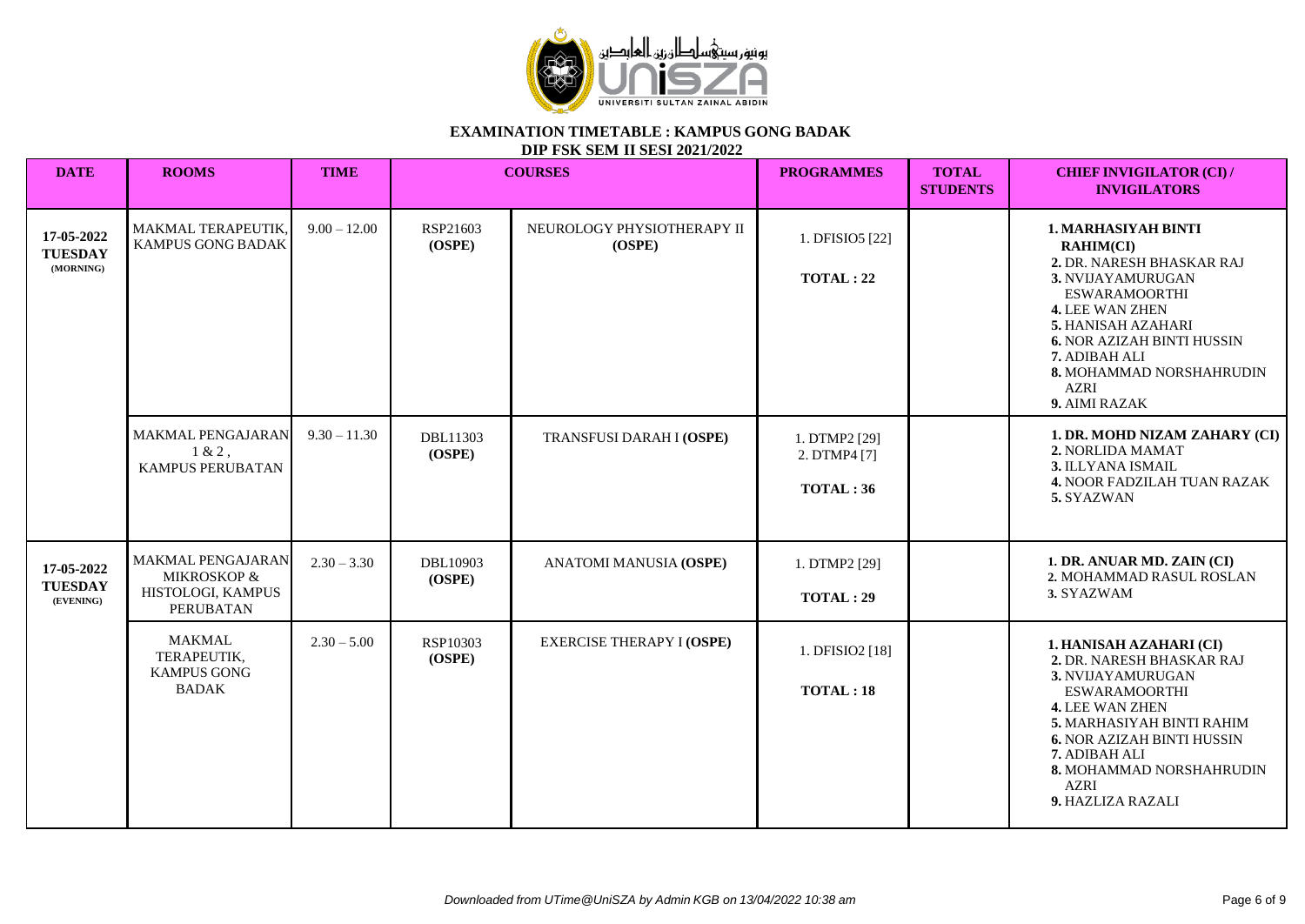

| <b>DATE</b>                                  | <b>ROOMS</b>                                                      | <b>TIME</b>    |                         | <b>COURSES</b>                | <b>PROGRAMMES</b>                   | <b>TOTAL</b><br><b>STUDENTS</b> | <b>CHIEF INVIGILATOR (CI) /</b><br><b>INVIGILATORS</b>                                                                                                                                                                                                                            |
|----------------------------------------------|-------------------------------------------------------------------|----------------|-------------------------|-------------------------------|-------------------------------------|---------------------------------|-----------------------------------------------------------------------------------------------------------------------------------------------------------------------------------------------------------------------------------------------------------------------------------|
| 18-05-2022<br><b>WEDNESDAY</b><br>(MORNING)  | <b>DEWAN</b><br><b>DABS</b>                                       | $9:00 - 12:00$ | DBL11103<br>(REAL-TIME) | PATOLOGI ASAS                 | 1. DTMP4 [29]<br><b>TOTAL: 29</b>   | 88                              | <b>1. DR. WAN ROHANI BINTI WAN</b><br>TAIB (CI)<br>2. DR. NURUL FADHLINA BINTI<br><b>ISMAIL</b><br>3. DR. AZMAHANI BINTI<br><b>ABDULLAH</b><br>4. DR. WAN NURFARAHIN BINTI<br>WAN OSMAN                                                                                           |
|                                              |                                                                   | $9:00 - 11:00$ | DBL10402<br>(REAL-TIME) | <b>IMUNOLOGI</b>              | 1. DTMP2 [29]<br>TOTAL: 29          |                                 | 5. NURUL HIKMAH BINTI HARUN<br><b>6. ELZA AZRI BIN OTHMAN</b>                                                                                                                                                                                                                     |
|                                              |                                                                   | $9:00 - 11:00$ | DBR10202<br>(REAL-TIME) | PATHOLOGY I                   | 1. DRAD2 [29]<br>TOTAL:29           |                                 |                                                                                                                                                                                                                                                                                   |
|                                              | <b>MAKMAL</b><br>TERAPEUTIK,<br><b>KAMPUS</b><br><b>GONGBADAK</b> | $9.00 - 12.00$ | RSP10103<br>(OSPE)      | <b>ANATOMY I (OSPE)</b>       | 1. DFISIO2 [18]<br>TOTAL: 18        | 18                              | 1. VIJAYAMURUGAN<br>ESWARAMOORTHI(CI)<br>2. DR. NARESH BHASKAR RAJ<br>3. LEE WAN ZHEN<br>4. MOHD KHAIRUDDIN MOHD<br><b>SAFEE</b><br>5. MARHASIYAH BINTI RAHIM<br><b>6. NOR AZIZAH BINTI HUSSIN</b><br>7. NATALIA ASIAH MOHD ZAMERI<br><b>8. NORZULAIKA ALIAS</b><br>8. AIMI RAZAK |
| 18-05-2022<br><b>WEDNESDAY</b><br>(EVERNING) | <b>DEWAN</b><br><b>DABS</b>                                       | $9:00 - 11:00$ | RSP21803<br>(REAL-TIME) | SPECIAL AREA IN PHYSIOTHERAPY | 1. DFISIO5 [22]<br><b>TOTAL: 22</b> | 22                              | <b>1. DR. NARESH BHASKAR RAJ</b>                                                                                                                                                                                                                                                  |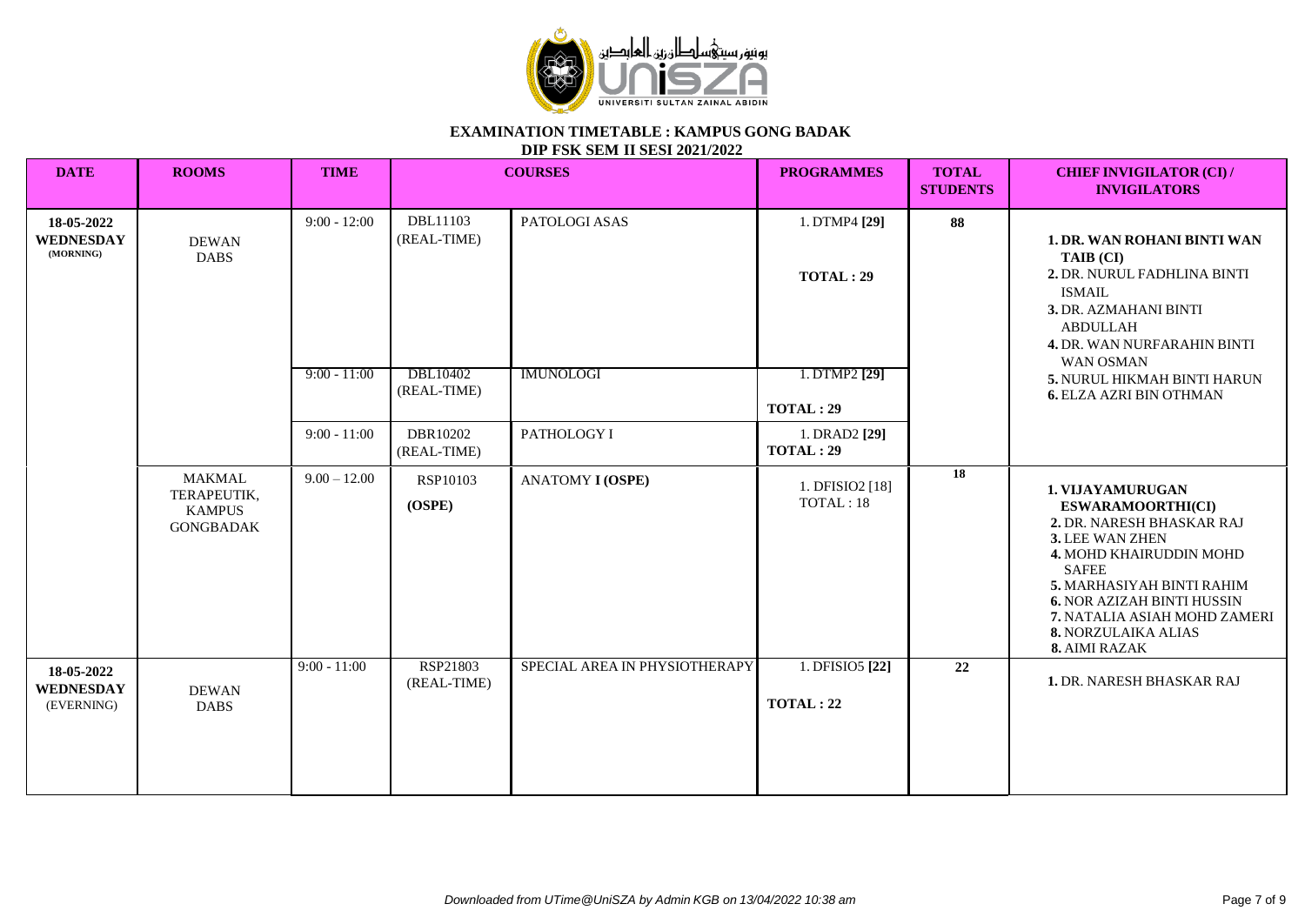

| <b>DATE</b>                                | <b>ROOMS</b>                                                                                                             | <b>TIME</b>            | <b>COURSES</b>                                       |                                               | <b>PROGRAMMES</b>                         | <b>TOTAL</b><br><b>STUDENTS</b> | <b>CHIEF INVIGILATOR (CI)/</b><br><b>INVIGILATORS</b>                                                                                             |
|--------------------------------------------|--------------------------------------------------------------------------------------------------------------------------|------------------------|------------------------------------------------------|-----------------------------------------------|-------------------------------------------|---------------------------------|---------------------------------------------------------------------------------------------------------------------------------------------------|
| 19-05-2022<br><b>THURSDAY</b><br>(MORNING) | <b>DEWAN DABS</b>                                                                                                        | $9:00 - 12:00$         | DBL21903<br>(REAL-TIME)                              | <b>INFORMATIK KESIHATAN</b>                   | 1. DTMP4 [29]<br><b>TOTAL: 29</b>         | 48                              | 1. DR. AHMAD SYIBLI BIN<br><b>OTHMAN (CI)</b><br>DR. MUHAMMAD YUSRAN BIN<br>2.<br><b>ABDUL AZIZ</b><br>DR. NARESH BHASKAR RAJ<br>$\mathfrak{Z}$ . |
|                                            |                                                                                                                          | $9:00 - 10:30$         | RSP11102<br>(REAL-TIME)                              | <b>BASIC PATHOLOGY</b>                        | 1. DFISIO2 [18]<br>2. DFISIO5<br>TOTAL:19 |                                 |                                                                                                                                                   |
|                                            | <b>BILIK</b><br><b>RADIOGRAFI</b><br>1, MAKMAL<br>X-RAY &<br><b>BILIK</b><br><b>RADIOGRAFI</b><br>2, KAMPUS<br>PERUBATAN | $9.00 AM -$<br>4.45 PM | <b>DBR31008</b><br><b>(REMEDIAL</b><br><b>OSPE</b> ) | <b>CLINICAL PRACTICE V</b><br>(REMEDIAL OSPE) |                                           |                                 |                                                                                                                                                   |
| 22-05-2022<br><b>SUNDAY</b><br>(MORNING)   | <b>DEWAN</b><br><b>DABS</b>                                                                                              | $9:00 - 10:30$         | DBL21402<br>(REAL-TIME)                              | <b>TEKNIK KHAS</b><br><b>HISTOPATOLOGI</b>    | 1. DTMP4 [29]<br><b>TOTAL: 29</b>         | 138                             | 1. DR. KAN SU-YIN (CI)<br>2. HANISAH BINTI AZAHARI<br>3. DR. AZMAHANI BINTI<br><b>ABDULLAH</b>                                                    |
|                                            |                                                                                                                          | $9:00 - 11:00$         | DBR11402<br>(REAL-TIME)                              | <b>MEDICAL IMAGING I</b>                      | 1. DRAD2<br>$[29]$<br><b>TOTAL: 29</b>    |                                 | 4. DR. WAN NURFARAHIN BINTI<br><b>WAN OSMAN</b><br>5. NOR AZIMAH BINTI OTHMAN<br><b>6.AZLINAWATI BINTI ALI</b>                                    |
|                                            |                                                                                                                          | $9:00 - 11:30$         | <b>DBL10303</b><br>(REAL-TIME)                       | <b>BIOKIMIA ASAS</b>                          | 1. DTMP2 [29]<br><b>TOTAL: 29</b>         |                                 |                                                                                                                                                   |
|                                            |                                                                                                                          | $12.00 - 12.30$        | DBL21402<br>(OSPE)                                   | <b>TEKNIK KHAS</b><br>HISTOPATOLOGI (OSPE)    | 1. DTMP4 [29]<br>TOTAL: 29                |                                 |                                                                                                                                                   |
|                                            |                                                                                                                          |                        |                                                      |                                               |                                           |                                 |                                                                                                                                                   |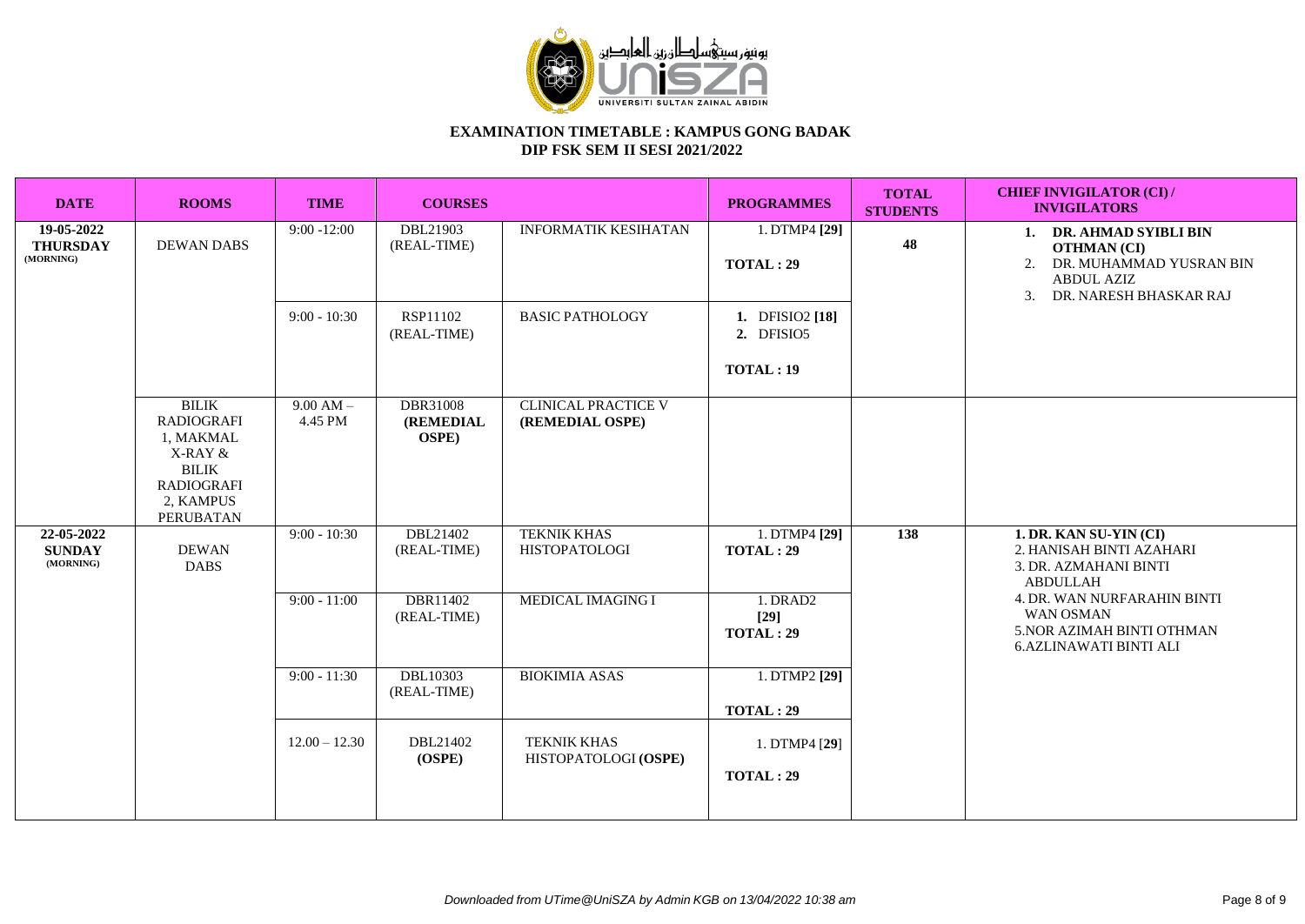

| <b>DATE</b>                                | <b>ROOMS</b>                | <b>TIME</b>                         | <b>COURSES</b>                                             |                                                                                    | <b>PROGRAMMES</b>                                                                 | <b>TOTAL</b><br><b>STUDENTS</b> | <b>CHIEF INVIGILATOR (CI)/</b><br><b>INVIGILATORS</b>                                                                                        |
|--------------------------------------------|-----------------------------|-------------------------------------|------------------------------------------------------------|------------------------------------------------------------------------------------|-----------------------------------------------------------------------------------|---------------------------------|----------------------------------------------------------------------------------------------------------------------------------------------|
| 22-05-2022<br><b>SUNDAY</b><br>(EVENING)   | <b>DEWAN</b><br><b>DABS</b> | $2:30 - 4:00$                       | RSP21702<br>(REAL-TIME)                                    | <b>BASIC HEALTH</b><br>PSYCHOLOGY                                                  | 1. DFISIO5<br>[22] TOTAL: 22                                                      | 22                              | 1. MOHD KHAIRUDDIN BINMOHD SAFEE (CI)                                                                                                        |
| 23-05-2022<br><b>MONDAY</b>                | <b>DEWAN</b><br><b>DABS</b> | $9:00 - 11:00$<br>$9:00 - 12:00$    | DBR20302<br>(REAL-TIME)<br><b>DBL11003</b><br>(REAL-TIME)  | RADIATION PROTECTION<br><b>SAINS MAKMAL</b><br><b>DIAGNOSTIK</b>                   | 1. DRAD10<br>$[1]$<br>2. DRAD2<br>$[29]$<br>TOTAL:30<br>1. DTMP2 [29]<br>TOTAL:29 | $\overline{59}$                 | 1.DR. MOHD HILMI BIN ABUBAKAR (CI)<br>2.DR. NAZIFAH BINTI ABDULLAH<br>3.DR. SUFFIAN BIN MOHAMAD TAJUDIN<br><b>4.NURUL HIKMAH BINTI HARUN</b> |
| 24-05-2022<br><b>TUESDAY</b><br>(MORNING)  | <b>DEWAN</b><br><b>DABS</b> | $9:00 -$<br>11:00<br>$9:00 - 11:00$ | DBR11302<br>(REAL-<br>TIME)<br>DBL21103<br>(REAL-<br>TIME) | PATIENT CARE IN<br><b>RADIOGRAPHY I</b><br>PENYELIDIKAN DAN<br><b>BIOSTATISTIK</b> | 1. DRAD2<br>$[29]$<br><b>TOTAL: 29</b><br>1. DTMP4 [29]<br><b>TOTAL: 29</b>       | 58                              | 1. 1.DR. MOHD HILMI BIN ABU<br><b>BAKAR (CI)</b><br>2. 2. ADILA HANIM BINTI<br><b>AMINORDIN SABRI</b>                                        |
| 24-05-2022<br><b>TUESDAY</b><br>(EVERNING) | <b>BA</b> 101               | $2:30 - 3.30$                       | DBL21203<br>(OSPE)                                         | MIKROBIOLOGI ASAS<br>(OSPE)                                                        | 1. DTMP2 [29]<br>2. DTMP4 [2]<br>TOTAL:31                                         | 31                              | 1. DR. NOOR ZARINA ABD WAHAB<br>2. DR. CHEW CHING HOONG<br>3. DR. NORZAWANI JAFFAR                                                           |